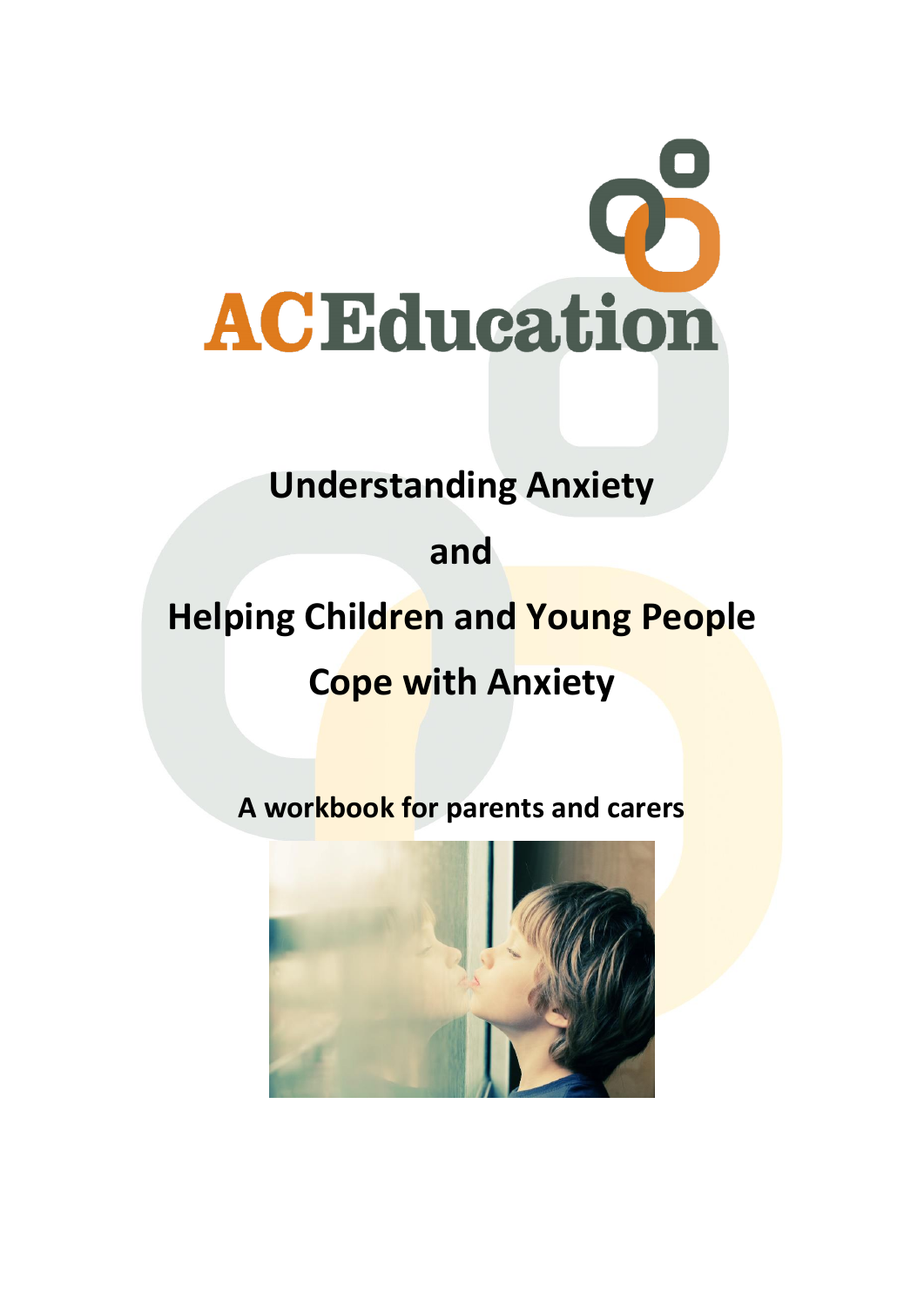

### **What is Anxiety?**

It's a word we use a lot but how would you describe or define anxiety? Anxiety, which is a noun, is defined by the Oxford Learners Dictionaries as



That seems to sum it up quite accurately. It is a bit different from stress which can be feeling there is too much to do or feeling particularly threatened, but there are certainly a lot of similarities.

The word 'worry', a verb or doing word, is defined as:



Lots of similarities between anxiety and worry. Both can cause a lot of distress BUT can often not do anything to change the situation or outcome.

So, the word anxiety describes the state, the word worry describes the action or act.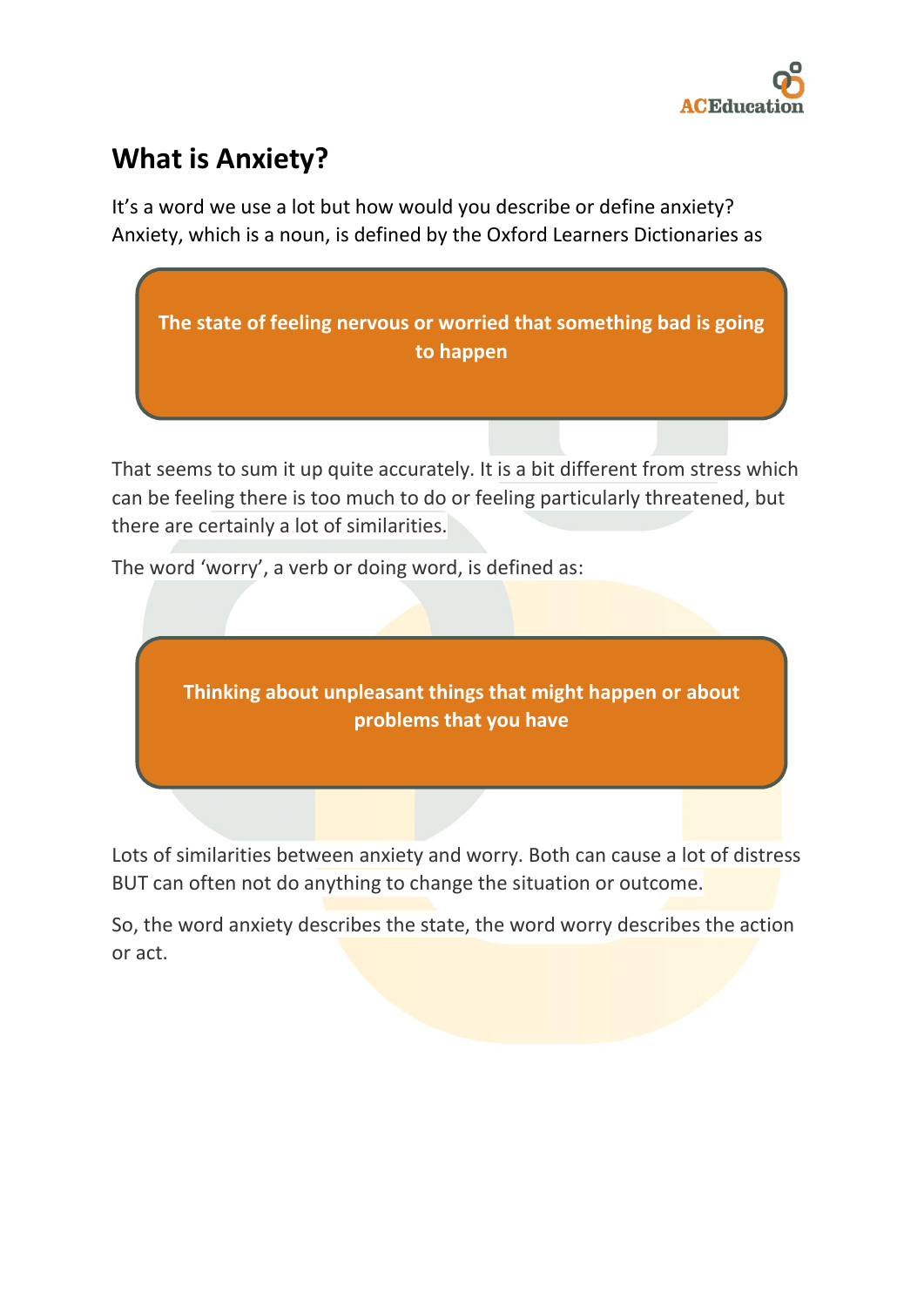

#### **The Current Context**

**We are in the middle of a global crisis so it is no surprise that adults and children feel anxious. For those who may struggle with anxiety anyway it might be especially difficult and lots of people who don't usually find anxiety problem, are feeling anxious at the moment.**

**There are a few things that make the current situation particularly challenging**

- ❖ **The situation is constantly changing**
- ❖ **It is totally out of our control**
- ❖ **It is unpredictable**
- ❖ **There is no sense of timescale**
- ❖ **We can't access usual support**

This is true for us as adults and of course it is true for children too.

Sometimes children are **anxious when adults around them are very calm BUT** they are much more likely to be anxious when they sense or pick up that the adults around them are anxious – after all it is adults that keep children safe so they often feel scared if they sense adults are worried.

If you are a parent or an adult caring for children then it is really important to take care of yourself and try to stay calm, find another adult you can share worries with (even over the phone) as much as you can. You are human too and if you find you've be 'sharing' your worry then make a point of also sharing how you calm yourself.

But don't beat yourself up you are human and doing the best you can in difficult times.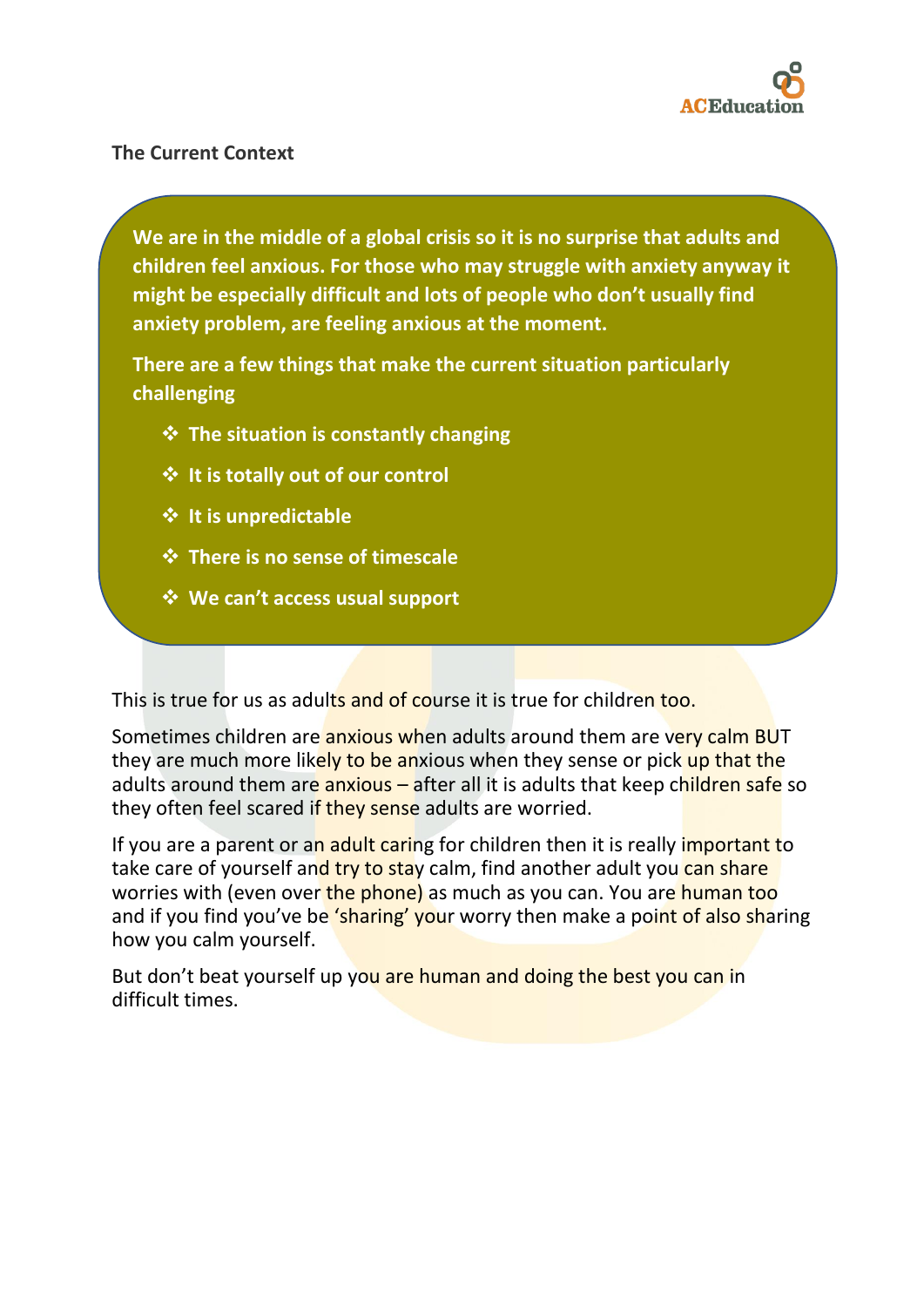

#### **What we worry about**

Use the box below to note down what worries you most at the moment, then use the additional box to note down WHAT YOU THINK might cause the greatest anxiety for your child/young person.

My greatest worry at the moment is

I think my child(ren)/teenager will be most anxious about

**Remember anxiety is normal and can be beneficial in that it prepares for danger or difficulty ahead BUT if it starts to interfere with our usual functioning and stops us enjoying life it is becoming a problem and there is a lot we can do to help ourselves stay calm or restore calm when we start to panic.**

Use the box below to make a note of what you usually feel when you are anxious

When I am anxious I feel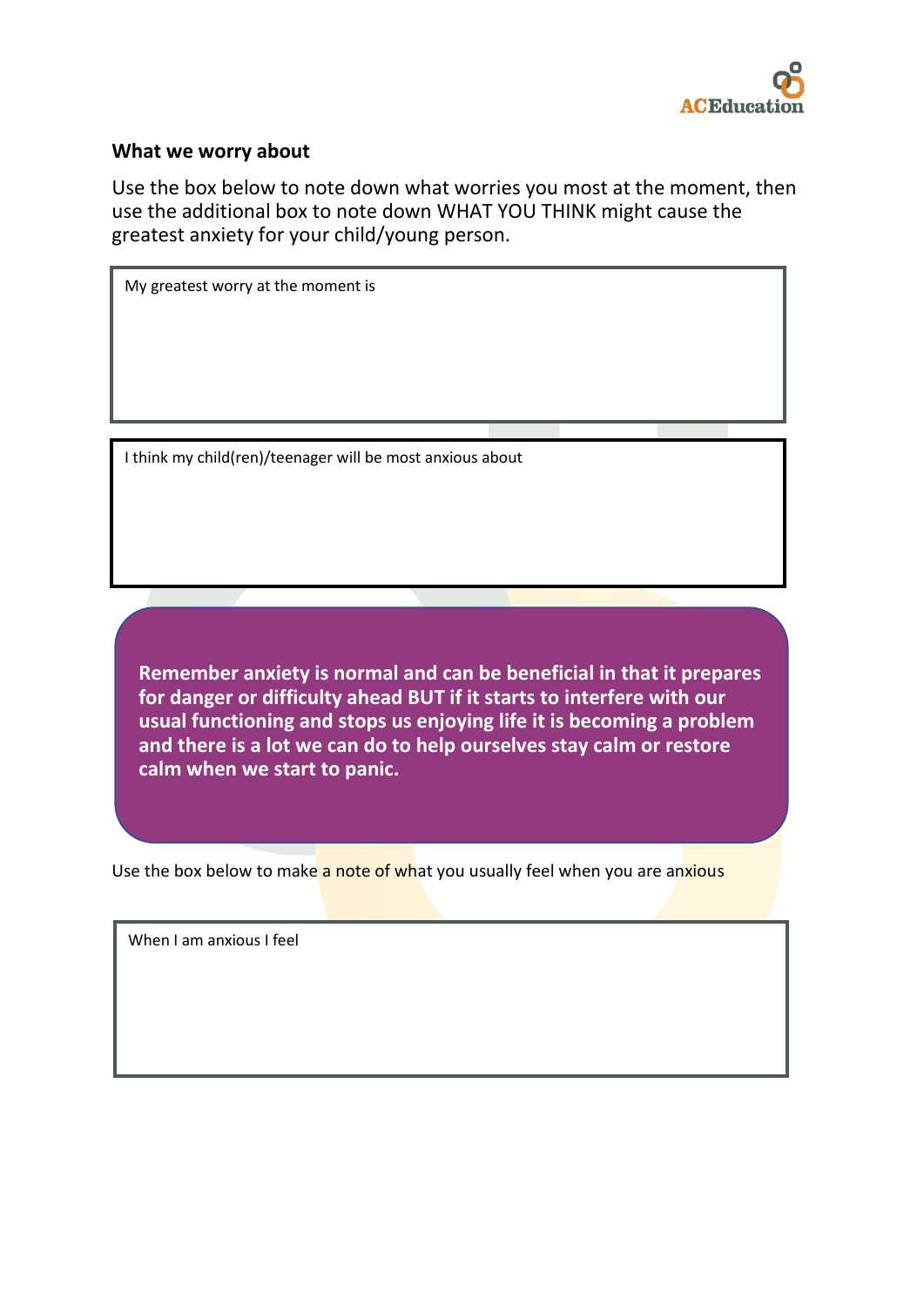

### **Anxiety in Children**

Depending on the age and developmental stage of children they may find it very hard to talk about emotions or how they are feeling but their behaviour will often tell us.

## **Signs**

- Restless and unable to concentrate or focus
- Upset or tearful without apparent cause
- Defiant and may refuse to follow even reasonable requests
- Snappy or irritable
- Avoid certain tasks or situations
- Lack interest in things they usually like
- Display angry outbursts over things that seem trivial
- Become aggressive with little provocation
- Be very clingy and need lots of reassurance
- Ask lots of questions or want to be constantly reminded of plans
- If old enough they may want to make plans or appear bossy

### **Symptoms**

They may also experience physical symptoms like

- Loss of appetite OR wanting to eat more than usual (this can also be because of boredom
- Difficulty in falling as  $\frac{1}{2}$  or waking in the night
- Generally apathetic or 'tired' all the time
- Headaches, tummy aches, or general aches and pains.

Many children and young people are finding themselves in a new situation, separated from friends and their usual routines.

Take a moment to think about how the children and young people you care for have been behaving. Have you noticed anything different that might be due to anxiety?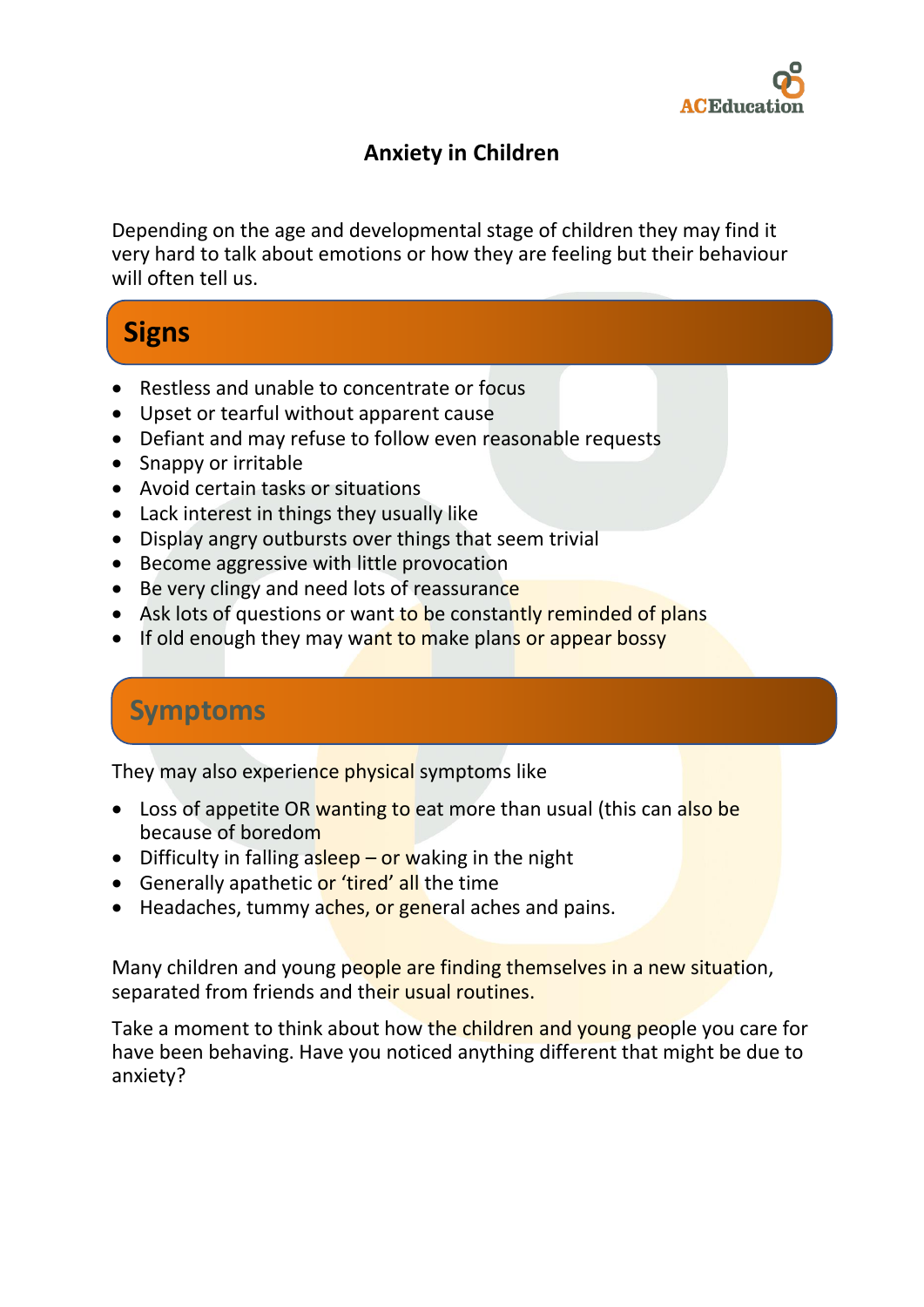

### **Helping a child in 'melt down'**

If the anxiety a child is feeling is fairly extreme, they may be very tearful or withdrawn, refusing to do anything or having something that looks like a tantrum, being angry and aggressive. Remember that anxiety often has its root in fear – that something bad is going to happen. When we are afraid, we sometimes react because our survival instinct is activated a bit – flight, flight or freeze.

### **Calming your child**

**Be Calm** especially if they are angry/shouting

**Be Close** physically close in an age appropriate way

The child or young person may not want this at first but be as close as possible without worsening the situation, unless the child wants to distance for a short time. Be in the same room even if some distance apart. If it's a teenager and they don't want you in their room for example, try saying you'll come in but stay near the door.

**Be Connected** try to have eve contact even if saying nothing

**Be Reassuring** explain that you can see it's tough for them but that you will help – if you know specifically what they are worrying about you could reassure them about that

**Be Present** – give them your complete attention and suggest that you try to breathe together to help them calm or perhaps both listen to something calming

**Be a Listener** – they may be able to tell you what they are thinking or worrying about – listen even if their worries seem 'small' to you.

As the adult you set the emotional tone, the aim is for you to share your calm not get caught up in their anxiety.

If the child/young person is not able to articulate what they feel, as they get calmer you could 'wonder aloud' – "I think maybe you are worried about ......." "I think you are upset because………"

When they have calmed then try to do something to have some fun/enjoyment together.

Make a plan together to fit in some more regular calming activities so they develop ways of coping with their anxiety.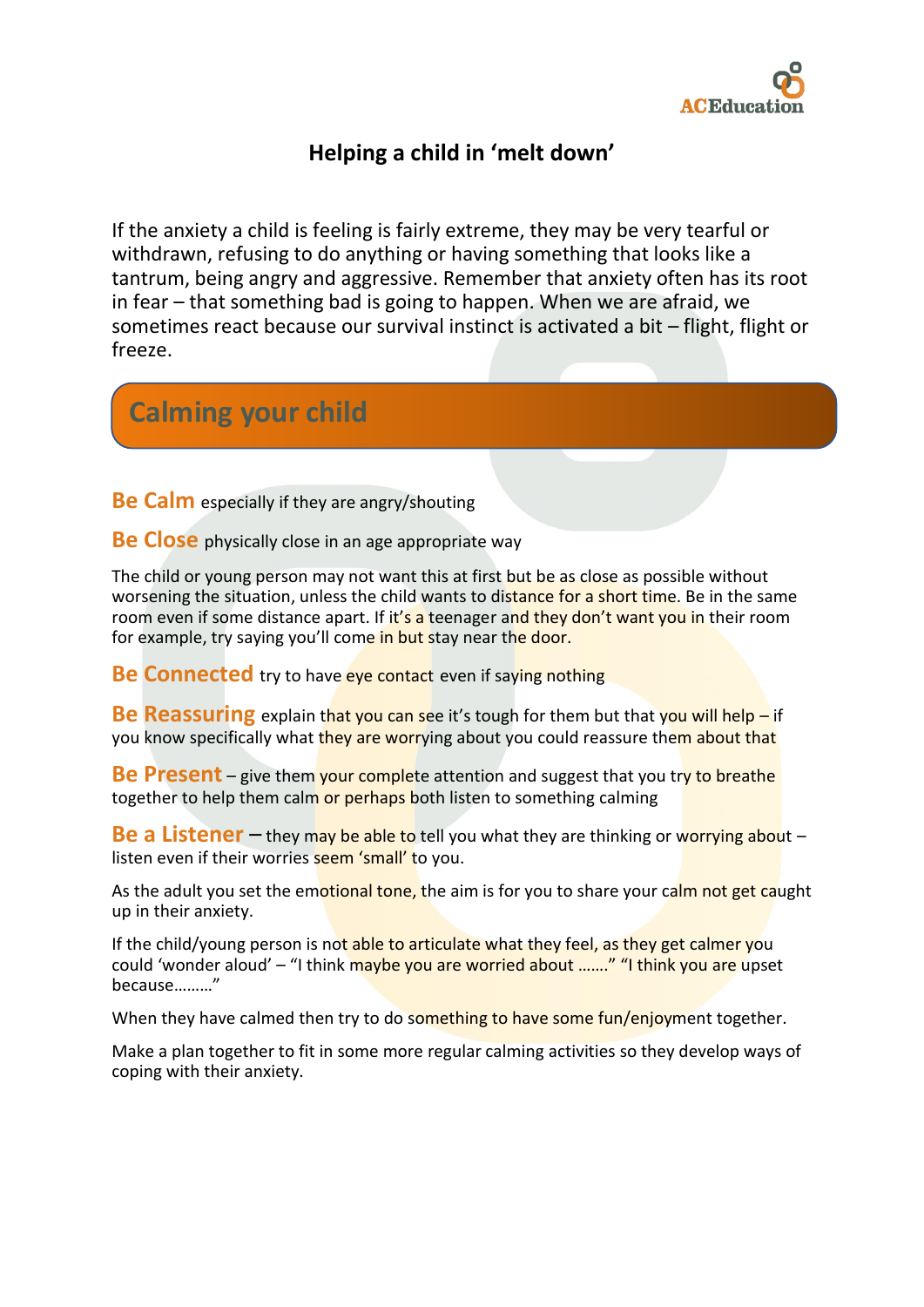

### **Activities to help a child deal with anxiety**

In general terms it is worth establishing a routine – we all tend to feel 'safe' when we know what things will be happening when. But don't be afraid to then add in a bit of flexibility, allow yourself to be guided by the child. If they are enjoying something and want to continue then use judgement as to whether that would be helpful or not – we are all in a strange situation so a bit of 'slack' can be helpful. Try to fit some of the ideas below in each day – even if your child isn't anxious BUT also use them when you detect signs that they may be worrying.

**Get control of breathing** – breathe with you if necessary, holding hands with you taking the lead. Try to have a daily practice of calm breathing, mindfulness or grounding exercises like 5,4,3,2,1 – 5 things you can see, 4 things you can hear, 3 things you can touch, 2 things you can smell and 1 thing you can taste.

**Try to get them talking about their feelings** – often easiest while engaged in another activity, walking or drawing for example.

**Do something to distract them** – simply moving to another room, getting a drink or snack, starting a new activity together, watching TV, reading a story – anything to fill their mind with something other than the anxiety.

**Connect with someone** – depending on their age get them to maybe call a relative or one of their friends or connect with a friend in a game.

**Help them reframe their thoughts** – you can almost make this a game (but don't minimise their worries) try to turn negative thoughts into positive ones - if they say they are worried about not seeing their friends remind them, or teach them, how they can stay in touch with friends in other ways.

**Get Creative** – creativity helps us all feel calmer so build creative activities into your daily routine, painting, drawing, gardening, baking, sewing or anything else that springs to mind.

**Go outdoors** – this may be restricted but if it isn't then a walk outdoors or just going into the garden can be really good.

**Exercise** – being active is good in all sorts of ways but it definitely helps with anxiety – so even a few exercises in the lounge will help.

**Encourage Gratitude** – shifting our focus can help our anxiety and one way to do that is by consciously thinking of things we are grateful for the video below is designed for a class but you can adapt it for home <https://www.youtube.com/watch?v=6TYvJh5Cwvw>